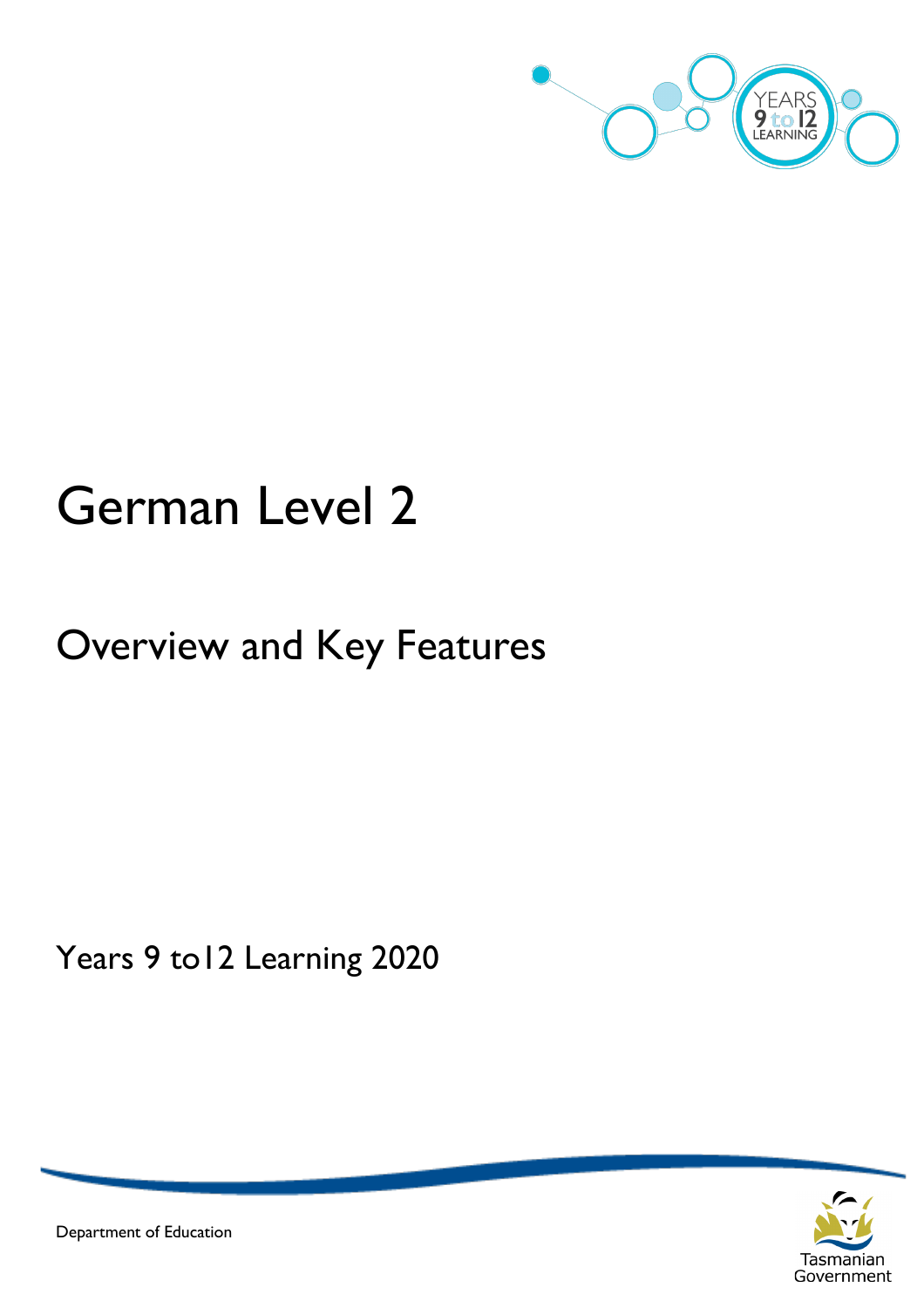

#### **The purpose of this paper**

The purpose of this paper is to provide information regarding the overview and key features of the proposed German Level 2.

It is designed to enable all interested stakeholders to reflect and provide feedback on key features including learning outcomes, structure, sequencing and likely content. This feedback will be considered in writing the draft course.

#### Consultation

Throughout the course, development process there will be four opportunities for formal stakeholder consultation:

- Course Scope
- Structural Overview and Key features (Nov/Dec 2020)
- Initial Draft Course (March 2021)
- Final Draft Course (June 2021)

This paper represents the second of four course consultation points for teachers to engage in the course development process for German Level 2.

#### Course Rationale

The study of Languages promotes and contributes to a socially cohesive society that values, respects and appreciates different points of view and cultural, social, linguistic and religious diversity. Language is the basis of communication and human interaction. Learning an additional language provides students with opportunities to reflect on their own first language, to develop knowledge, skills and understanding that will allow them to function successfully in the ever-changing world of the 21<sup>st</sup> century. German exposes students to German-speaking communities, their cultures and traditions both in Australia and in other countries. Having the ability to communicate in German will also contribute to Tasmanian society and the economy in coming decades, providing students with a range of opportunities for personal, vocational and professional growth.

German Level 2 is designed for students who have no prior experience of learning the language. It is also suitable for students who have already had some exposure to German at primary or high school and wish to review their earlier learnings before moving on to more challenging language learning experiences at Level 3. German Level 2 is not intended for background speakers of the language.

Developed to reflect the concepts outlined in the renewed Common Curriculum and Assessment Framework for Languages (CCAFL), German Level 2 will provide students with the opportunity to develop interpersonal, analytical and presentational skills through reading, writing, speaking, viewing and listening to modern standard German. Because language and culture are inseparable and therefore interdependent, the study of German Level 2 will help students to understand how language works as a system that is intrinsically interconnected with cultural knowledge. Using Personal, Community and Global perspectives drawn from the CCAFL, German Level 2 students will build the capacity to make social, cultural and economic contributions in the Australian context through their knowledge of the language and interest in German-speaking communities, thereby enriching their capacity for intercultural understanding.

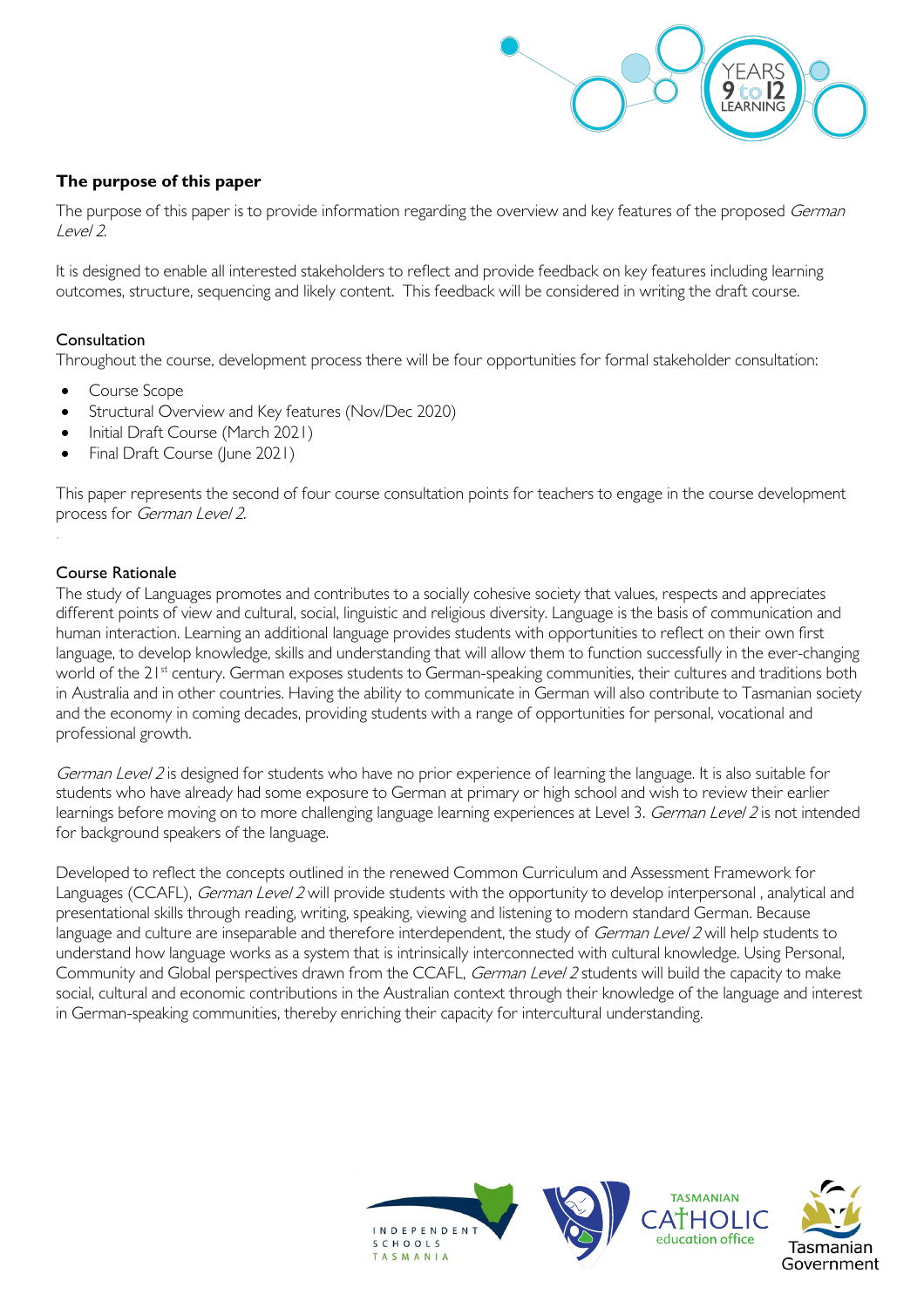

#### Years 9 to 12 Curriculum Framework

[Years 9 to 12 Education Framework](https://publicdocumentcentre.education.tas.gov.au/library/Shared%20Documents/Years-9-to-12-Education-Framework.pdf) informs the design of the German Level 2 course and it fits within the Disciplinary Study focus area of the Years 9 to 12 Curriculum Framework.

#### Pathways in

The German Level 2 course provides an entry point to learning German and also enables learning continuity for Learners who have had limited or intermittent learning experiences in Australian Curriculum: German.

#### Learning Outcomes

On successful completion of this course and within the linguistic parameters outlined in this course, learners will be able to:

- exchange information, opinions, ideas and experiences in German and reflect on knowledge and understanding of the relationship between language and culture
- understand, reflect on and respond to texts presented in German, and mediate between languages and cultures
- create German to express ideas, demonstrating knowledge and understanding of language as a system and the relationship between language and culture.

#### Course Structure



#### Modules Available

Core 1: Identity

Core 2: Responsibility

Core 3: Legacy

#### Course Delivery

The modules will be delivered sequentially.